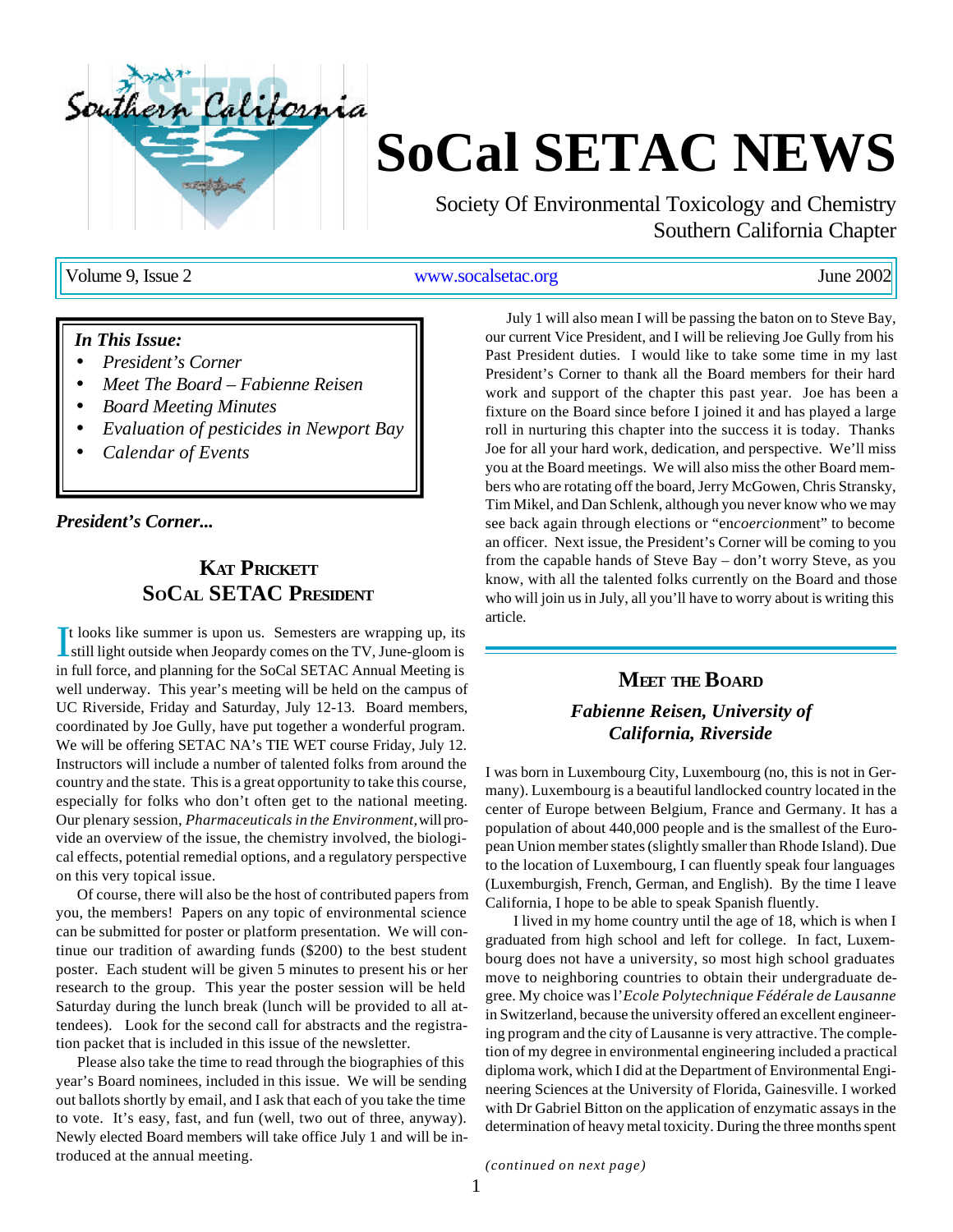#### *Meet the board (continued from previous page)*

in his laboratory, I developed a research project as well as gained insight into graduate studies in the United States. It was then that I decided to pursue a graduate degree.

After my graduation from engineering school, and while working on my applications for graduate school, I completed an internship at the Public Research Center in Luxembourg, where I participated in the study of the zooplankton in the lake of Esch-sur-Sûre, Luxembourg. During that summer I also did an internship as a research assistant at an environmental consulting firm, where I learned of a Masters degree in Environmental Impact Assessment and Management. Since I had a year to go before starting graduate school, I decided to go to Manchester, UK to pursue a one-year taught Master course.



My thesis explored the use of strategic environmental assessment in the redevelopment process of contaminated land, through a case study of the aterfronts of Liverpool.

Currently, I am a Ph.D. student in Environmental Toxicology at the University of California, Riverside. Under the guidance of my advisor Dr. Janet Arey, I am researching the atmospheric reaction products of volatilized diesel fuel and their potential health effects.

Throughout my education, I had the opportunity to work as an engineer, a manager and a scientist in various places. Not only did I have the opportunity to live in different countries; I have been able to travel to many places in Europe, North and Central America. I also enjoy swimming, hiking and playing the guitar in my free time. One of my specialties is that I can make some amazing and exotic European deserts.

# **BOARD MEETING MINUTES MARCH 2002**

### *Contributed by Karen Riveles*

O n March 12, 2002, a SoCal SETAC Officer and Board of Direc tors meeting were held at SCCWRP in Westminster, CA. Lan Wiborg presented the Treasurer's Report of the chapter's financial activities. We continue to spend \$20/month on the Prodigy Internet service for our website and our domain name has been renewed for another five years. The non-profit application process is still underway, and currently the organization has no tax liability, and the exempt status application is being completed.

Karen Riveles continued with the Secretary's Report updating everyone on the current membership statistics: current members 86, 1 year back 33, and 2+ year back 34. We have received four membership renewals by mail since the last board meeting. We received five memberships from SETAC National to the SoCal Chapter, four were renewals and one was a new member.

Plans for the SoCal SETAC 2002 Annual Meeting were discussed. The location of this year's meeting will be at the University of California Riverside. The dates for the Annual Meeting this year will be Friday July 12<sup>th</sup> and Saturday July 13<sup>th</sup>. We worked on a tentative schedule of events with the short course being held on Friday the  $12<sup>th</sup>$  and the rest of the meeting including a poster session would be on Saturday the 13<sup>th</sup>.

We discussed possible topics for the short course, plenary session, and platform sessions during the meeting. Some topics that

were discussed include: TIE/TRE, SWAMP, Bight '98, Inland Empire session, water monitoring, pharmaceuticals in the environment, and TMDLs. We will try to identify speakers in these areas that we can invite to fill the sessions, as well as consider submitted papers in these areas.

On June 8TH a Short Course at the Southern California Academy of Science (SCAS) Meeting will be offered by Steve Bay and Michelle Anghera. The course will be on how to do Sea Urchin Toxicity Testing. The course will be advertised by SCAS. It will be a 4 hour course geared toward students and faculty. It will include a hands-on portion and application of tests (research/data). The class will be limited to first 20 people who register.

We will also be setting up a table promoting SoCal SETAC at the SCAS meeting. Jeff Armstrong is taking the lead on this effort. We will need **Volunteers** to staff the table. We will hand out business cards, candy, and possibly have another raffle of Long Beach Aquarium tickets.

The upcoming Board and Officers election was our next topic. A general election for new or re-elected board members will take place in May. The nominations are due by May 3rd and will be listed in the May Newsletter. The election will be run via email and open to all current members. Nominations should be sent to Karen via email along with a short biography.

The NEXT SoCal SETAC Board Meeting will be on May 29, 2002 in Los Angeles at Gerry's work. If you are interested in attending please contact Gerry McGowen or another current board member.

2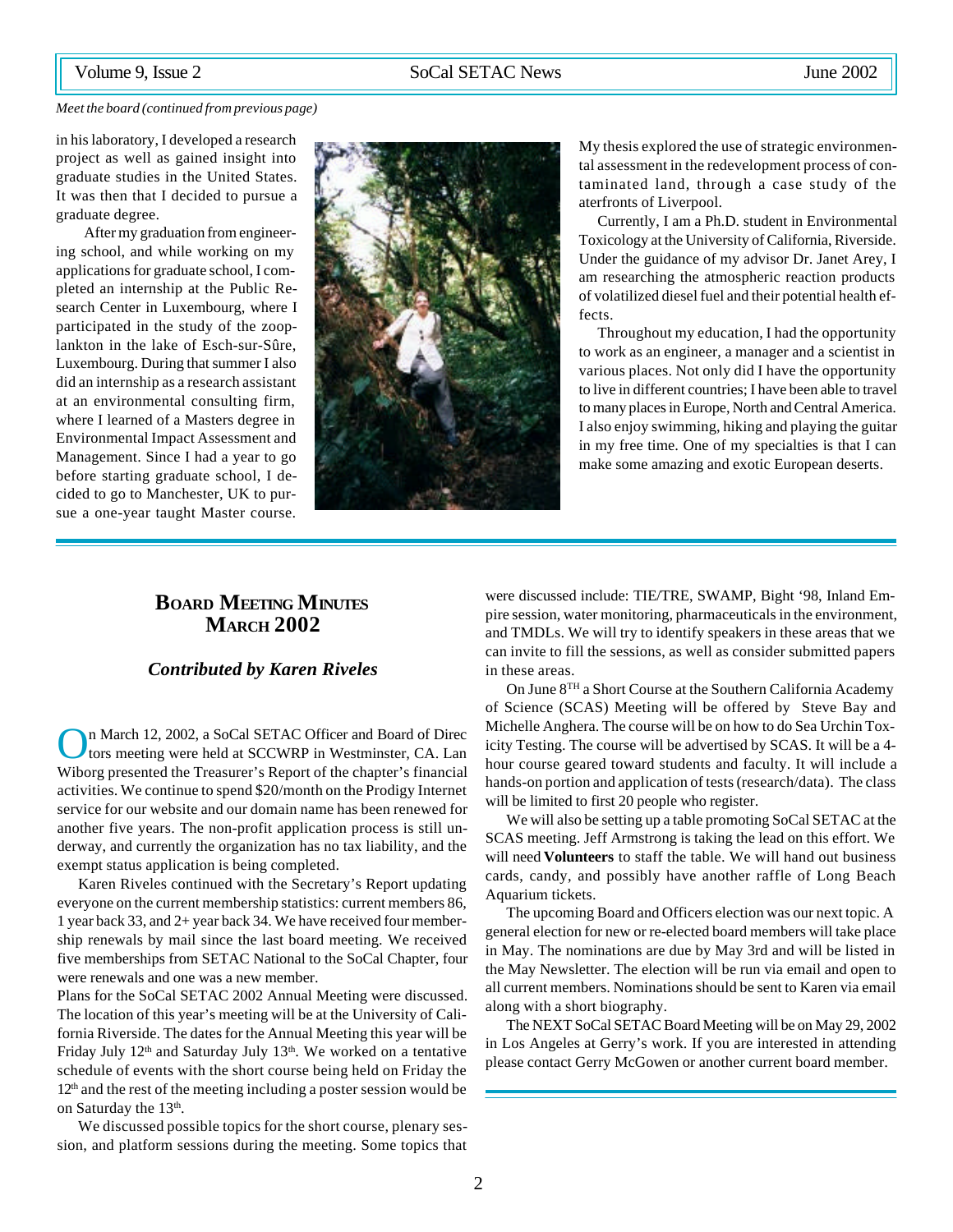# **NOMINEES FOR SOCAL SETAC BOARD ELECTIONS 2002**

SoCal SETAC would like to present the following nominees for the SoCal SETAC Board Election that will take place via email within the next few weeks. Each nominee has written a brief biography. All current members are eligible to vote in the election. Please look for the ballot in your email and take a brief minute to vote. Thank you, Karen Riveles

Nominee # 1. Paul R. Krause Affiliation: BBL Sciences Sector: PRIVATE

Paul received his Bachelors degree at Cal State Long Beach in 1984 in the field of marine biology. He went on to finish a Masters degree at Long Beach in 1987 where he looked at the importation rates of trace metals to southern California rocky reefs through the actions of reef fishes. Following a brief stint as a water quality biologist for Orange County, he went to UC Santa Barbara and received his Ph.D. degree in 1993. Paul's field of study was ecological toxicology. His dissertation was centered around the effects of oil production effluents on marine invertebrate reproduction. After graduation he spent time in Texas on a National Academy of Science fellowship before joining MEC Analytical Systems, Inc. in Northern California where he was the laboratory director of a large bioassay laboratory. He recently joined ARCASIS-JSA and is currently the Western Regional Coordinator for the Risk and Associated Services group. Paul is the National Sediment Quality Leader for ARCADIS and supports sediment studies worldwide. Throughout his experience Paul has received several awards for his scientific achievements and has published and presented original research on many topics.

Nominee # 2. Jonathan Ball Affiliation: City of LA, Env. Mon. Div. Sector: PUBLIC

I earned my B.S. in Biology from Westmont College (Santa Barbara, CA) in 1995. After a short break from academia, I went to San Diego State University to pursue a Master's degree in Ecology. For my thesis I studied the life history of the intertidal chiton, Stenoplax conspicua. I used mark-and-recapture methods in conjunction with size-frequency data to investigate parameters such as growth, survival, and fecundity. Meanwhile, as I was polishing up the details of my thesis, I worked as a student intern for the City of San Diego's Ocean Monitoring program. It was here that I was first exposed to Whole Effluent Toxicity (WET) testing. After finishing my thesis I moved to Los Angeles, where I began working for the LA County Sanitation Districts as a lab technician. I was thoroughly trained in a variety of EPA WET protocols and I was introduced to many of the issues surrounding NPDES permit requirements. Last year, I accepted a position as Water Biologist for the City of Los Angeles where I have continued my work in toxicity testing. Lately, I have been working with other staff at the City to develop methods for a Toxicity Identification Evaluation (TIE) using the algal species Selenastrum. Outside of work, my interests include surfing, woodworking, and strumming the guitar.

Nominee # 3 Dr. Daniel Schlenk Affiliation: U.C. Riverside Sector: Academic

A summary of Dan Schlenk's qualifications are: Member of SETAC from 1992-present Founding Board Member and Secretary/ Treasurer Mid-South SETAC 1995-1996; Vice President 1996-1997; President 1998-1999; Member SETAC Education Committee 1998 present; Member SETAC Organizing Committee for Nashville 2000; Platform Session Co-chair. He holds a BS in Toxicology from Univ. of Louisiana, Monroe 1984; and a PhD in Biochemical Toxicology from Oregon State Univ. 1989. He was a Postdoctoral Fellow at Duke University 1989-1991. Dan currently is a Professor of Aquatic Ecotoxicology at the University of California, Riverside. Dan has been a Board member on the SoCal SETAC Board for almost two years and is seeking re-election.

### **Only one student position is open on the Board and we have two nominees. Members will be asked to vote for one of the following student nominees:**

Nominee # 4. Carlita Matias-Barton Affiliation: University of San Francisco Sector: STUDENT

Carlita Matias Barton is currently a graduate student at the University of San Francisco's Environmental Management Master's Program. She received her BS from the University of California, Riverside in Environmental Science and works at the Los Angeles County Sanitation Districts in the Biology Water Quality Laboratory.

#### Nominee # 5. Shelly Magier

Affiliation: Bren School of Environmental Science and Management Sector: STUDENT

My informal education began at a very young age in the rocky intertidal of the central coast. Those experiences later took the shape of a B.A. in Biology and Environmental Science from Bowdoin College in Brunswick Maine. I am currently working towards a MESM from the Donald Bren School of Environmental Science and Management at the University of California at Santa Barbara. Before attending Bowdoin College I completed a high school senior project entitled "The effects of pulp mill effluent on sea urchin embryos". After college I was employed at Heal the Bay, a Santa Monica based non-profit. There I became more familiar with Southern California water quality issues. While most of my time was spent taking care of my responsibilities as executive assistant, I had the opportunity to coauthor a proposal for a volunteer pesticide monitoring program that is being implemented in the Malibu Creek watershed. Little did I know that those who proved to be invaluable resources during the course of my high school project, such as Steve Bay, would be the same people that I would be turning to five years later during my research on organophosphate toxicity. Currently I am the project manager of a year-long group project tasked with working towards an implementation plan for the San Francisco Bay PCB TMDL. As my experience suggests, marine environments captivate me. I am fulfilled as long as I am immersed in these fascinating worlds.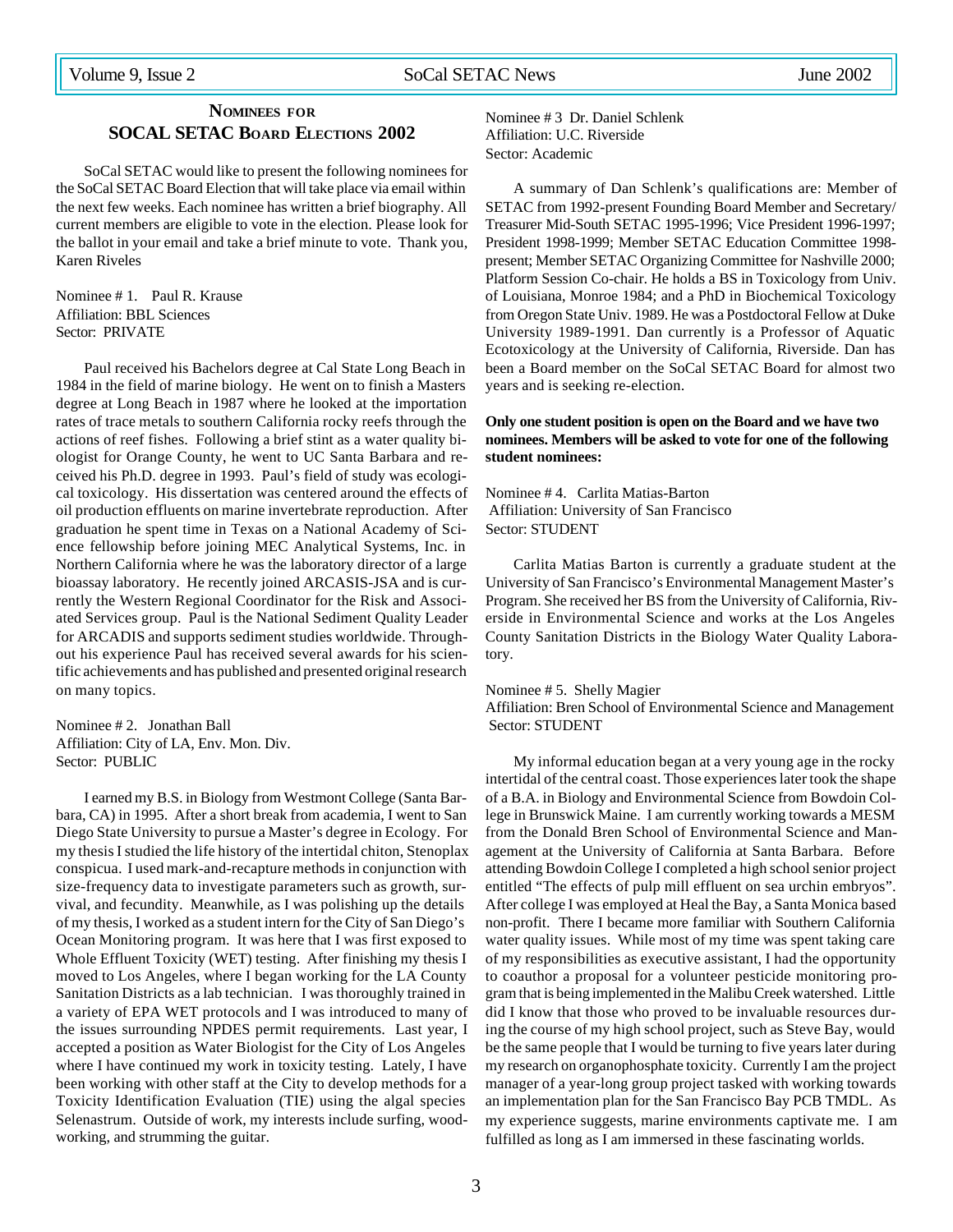# **Evaluation of the Partial Phase-out of Diazinon and Chlorpyrifos: Newport Bay as a Case Study**

*By Lee Harrison, Meighan Jackson, Giles Pettifor, Linda Purpus, Jot Splenda, Sarah White, Jim Frew and Arturo Keller Bren School of Environmental Science and Management, UC Santa Barbara*

Diazinon and Chlorpyrifos are two organophosphate (OP) pesticides that contribute significantly to aquatic toxicity in many Southern California freshwater and saltwater environments, and in particular have been identified as important sources of toxicity in Newport Bay (Lee and Taylor, 1999, 2001, SA RWQCB, 2001). In 1993 Orange County completed the "Newport Bay Watershed Toxicity Study," commissioned by the Regional Water Quality Control Board (RWQCB), which found that heavy metals were not the main causes of toxicity as initially expected. The Toxicity Identification Evaluation (TIE) section of the study identified Diazinon and Chlorpyrifos as responsible for approximately 50% of the toxicity in Newport Bay and San Diego Creek (SA RWQCB, 2001).

For this reason, in January 2001, the EPA released a revised risk assessment and an agreement with registered users to phase-out most of the Diazinon uses (USEPA, 2001). Under the agreement, all indoor uses will be terminated, and all outdoor non-agricultural uses will be phased out over the next few years. Retail sales will be banned after December 31, 2002. The EPA expects that these actions will reduce the current residential Diazinon loading from residential users by approximately 75% of current conditions. Additionally 1/3 of agricultural uses of Diazinon will be eliminated. The EPA has also decided to restrict the residential use of Chlorpyrifos by the public because of its potential cumulative toxicity to humans, especially children. The usage of Chlorpyrifos has been restricted as of June 2000, by an agreement between registered users and the EPA. While over-the-counter sales will be restricted, use of Chlorpyrifos for nonstructural wood treatment and fire ant eradication will continue by professional users. The EPA has estimated that the phase-out will reduce current concentrations by approximately 50% (USEPA, 2000). These estimates incorporate assumptions of residual uses.

However, there could be a significant OP pesticide load from the remaining uses, which might still be high enough to be of concern in many watersheds. Our analysis focused on Newport Bay due to the availability of data and the documented toxicity due to these widely used pesticides. As Tables 1 and 2 indicate, the use of Diazinon and Chlorpyrifos in Newport Bay had been increasing over the last few years, and although non-permitted residential uses are the major load, the potential load from uses that will not be phased out could be significant, resulting in some uncertainty with regards to the effectiveness of the phase out.

| <b>Use</b>            | 1995  | 1996  | 1997            | 1998  | 1999   |
|-----------------------|-------|-------|-----------------|-------|--------|
| <b>Structural</b>     | 3,493 | 2,809 | 3,778           | 4,615 | 4,417  |
| <b>Nursery</b>        | 207   | 167.8 | 160.6           | 242   | 229    |
| Agriculture           | 401   | 149.2 | 273             | 173   | 85.8   |
| Landscape             | 206   | 152.4 | 119             | 122.4 | 157.8  |
| Other non-residential | 1.96  | 9.24  | 0.32            | 0.34  | 1.06   |
| Residential (est.)    | 4,787 | 3,843 | 5,042           | 6,129 | 5,919  |
| <b>Total</b>          | 9,096 | 7,131 | 11,282<br>9,373 |       | 10,810 |
|                       |       |       |                 |       |        |

### **Table 1. Diazinon Use in Newport Bay (lb active ingredient).**

*Source:* CDPR (1999) database.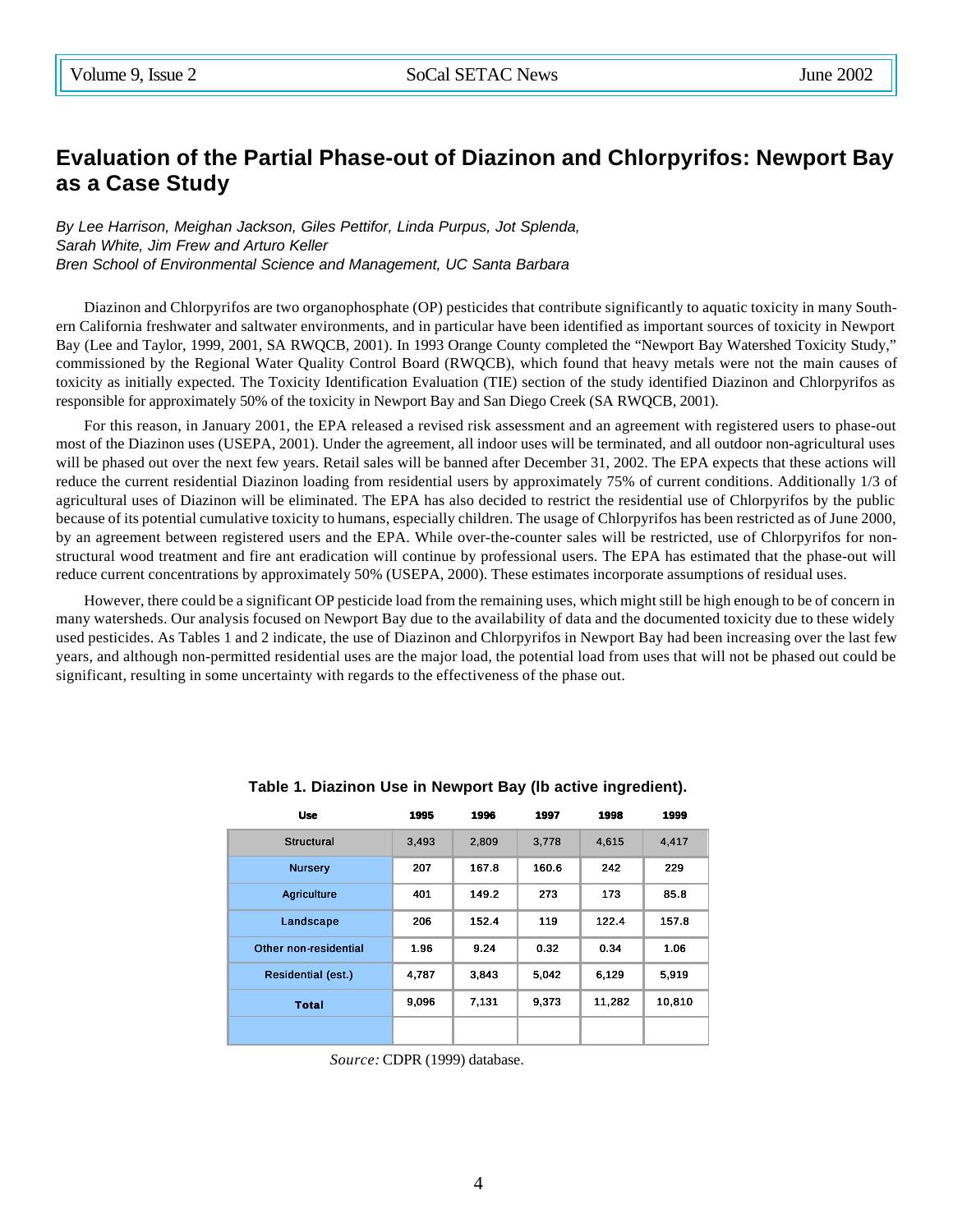| <b>Uso</b>            | 1995   | 1996   | 1997   | 1998   | 1999   |
|-----------------------|--------|--------|--------|--------|--------|
| Structural            | 7,653  | 14,435 | 13,973 | 17,797 | 14,981 |
| <b>Nursery</b>        | 130.4  | 154.4  | 194.2  | 198.8  | 583    |
| <b>Agriculture</b>    | 283    | 190.4  | 290    | 129    | 226    |
| Landscape             | 289    | 246    | 275    | 216    | 201    |
| Other non-residential | 1.4    | 53.7   | 0.32   | 0.32   | 7.06   |
| Residential (est.)    | 4.333  | 8.037  | 7.772  | 9.826  | 8.285  |
| Total                 | 12,689 | 23,116 | 22,504 | 28,167 | 24,283 |
|                       |        |        |        |        |        |

**Table 2. Chlorpyrifos Use in Newport Bay (lb active ingredient).**

*Source*: Based on CDPR (1999) database

To determine the effectiveness of the phase-out, we implemented two watershed-scale biogeochemical models (HSPF/BASINS and WARMF). These models also allowed us to evaluate a number of potential Best Management Practices (BMPs), to determine their overall effect on OP pesticide load reduction to Newport Bay. The models consider the applicable fate and transport process for the pesticides. Given their physicochemical properties, it became clear that it would be very important to model sediment transport from the land uses where the pesticides are applied to the receiving water bodies, particularly for Chlorpyrifos, which is mostly transported sorbed onto sediment particles.

These models consider landuse, topography, soils, surface perviousness, meteorology, pollutant loading, surface and ground water transport, atmospheric deposition, degradation and other processes. The Newport Bay watershed is rather urbanized (Figure 1), which results in a significant export loading from the landuse surface to the receiving waterbodies. The reduced infiltration of rainfall results in punctuated pulses of stormwater to the creeks in the watershed. The first flush effect is significant, since a significant fraction of the loading is during periods of little or no rain (Figures 2 and 3), allowing for accumulation of the OP pesticides on the land surfaces. Thus, the models have to be able to simulate variable loading over time, and consider the antecedent conditions before the major storm events.



Figure 3. Predicted water flow and Diazinon concentrations in Lower San Diego Creek from November to April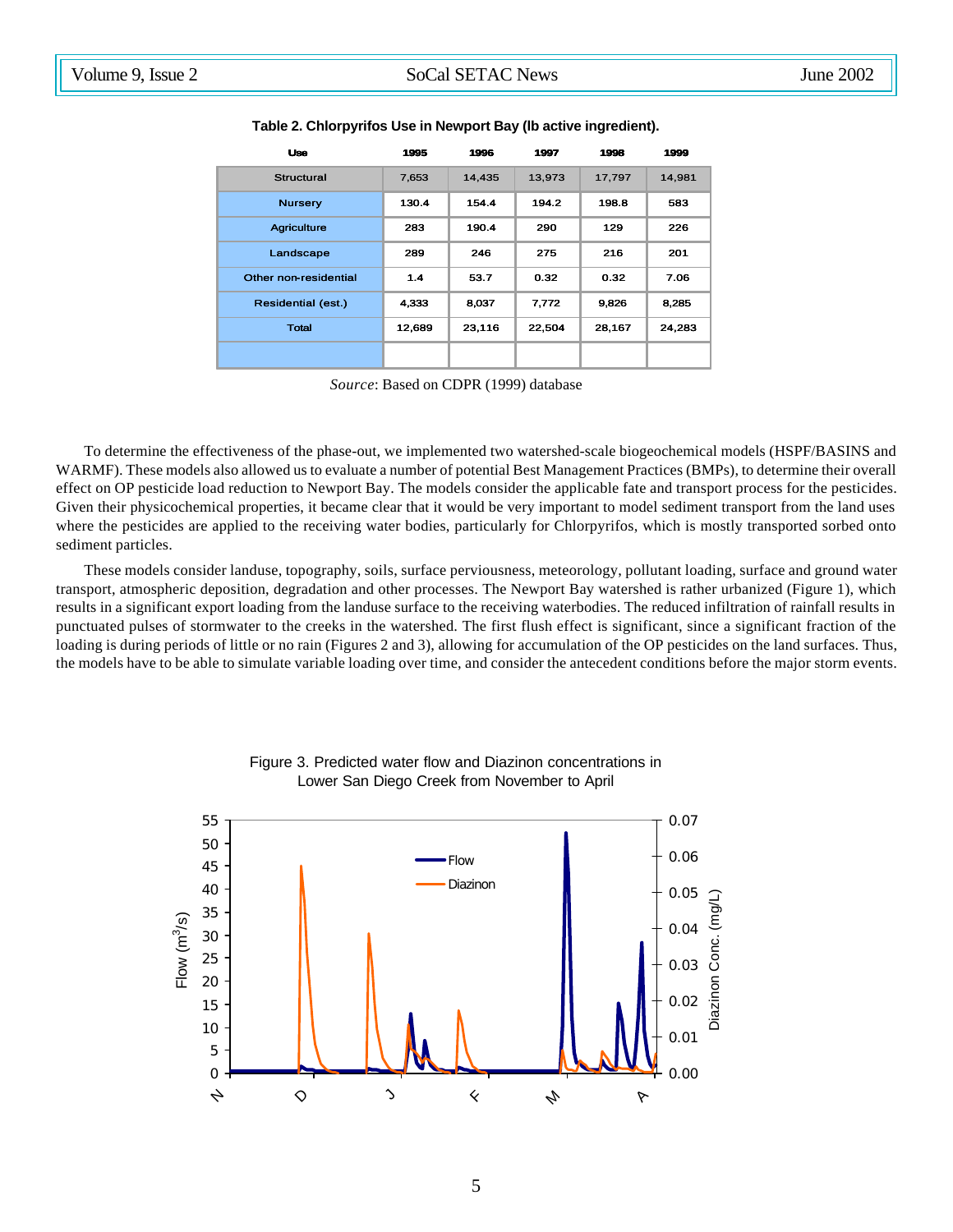Our watershed modeling analysis indicates that even after the partial phase-out Diazinon would persist in all stormflow events in exceedance of the numeric criteria for aquatic toxicity, while Chlorpyrifos concentrations would mostly fall within the generally accepted criteria for aquatic toxicity. These results would be valid during a range of climatic scenarios, including very wet years and drier years. An important conclusion to be drawn from these model simulations is that the phase-out will be more effective at reducing the number of days above the criteria for Chlorpyrifos than Diazinon during storm flow events. Additionally, we determined that a complete reduction in urban Diazinon uses is necessary, and possibly reduce further agricultural use, to maintain the concentrations of Diazinon in Newport Bay below criteria levels.

The analysis of BMPs indicates that infiltration basins in conjunction with supplemental public education programs would be the most cost-effective solution to reducing OP pesticide-related toxicity. A preliminary estimate indicates that between \$16-\$34 million dollars would be required to implement the necessary number of infiltration basins to bring the concentrations of these OP pesticides below criteria levels. In addition, street sweeping could also be used as a means of removing particles from streets in anticipation of the first flush event in the Fall, at fairly low capital and operating cost. In order to maintain and restore the ecological integrity of the Bay, we also recommend further usage restrictions on both pesticides throughout the watershed.

These results provide scientific support for decision-making stakeholder groups interested in restoring and enhancing the beneficial uses of Newport Bay. Given the uncertainty surrounding the effectiveness of the pesticide phase-out and projected future concentrations, our project provided means to make practical management decisions based on the best available scientific and economic data. For additional information, visit

http://www.bren.ucsb.edu/research/2002Group\_Projects/Newport/newport\_final.pdf

### **References**

California Department of Pesticide Regulation (CDPR), 1999. *Annual Pesticide Use Data; User Documentation*. July 2000.

- Lee, G. F., and S. Taylor, 1999. *Results of Aquatic Life Toxicity Studies Conducted During 1997-1999 in the Upper Newport Bay Watershed and Review of Existing Water Quality Characteristics of Upper Newport Bay and its Watershed*. USEPA 205(j) Project Report.
- Lee, G. F., and S. Taylor, 2001. *Results of Aquatic Toxicity Testing Conducted During 1999-2000 in the Upper Newport Bay Watersheds*. USEPA 319(h) Project Report.
- Santa Ana Regional Water Quality Control Board (SA RWQCB), 2001. *Final Problem Statement for the Total Maximum Daily Load for Toxic Substances in Newport Bay and San Diego Creek*.
- Southern California Association of Governments (SCAG). 1993. Orange County Landuse.
- U.S. Environmental Protection Agency, 2000. *Chlorpyrifos Revised Risk Assessment and Agreement with Registrants*. June 2000. 7506C (http://www.epa.gov/pesticides/op/chlorpyrifos/agreement.pdf)
- U.S. Environmental Protection Agency. 2001. *Diazinon Revised Risk Assessment and Agreement with Registrants*. January 2001. 7506C (http://www.epa.gov/pesticides/op/diazinon/agreement.pdf)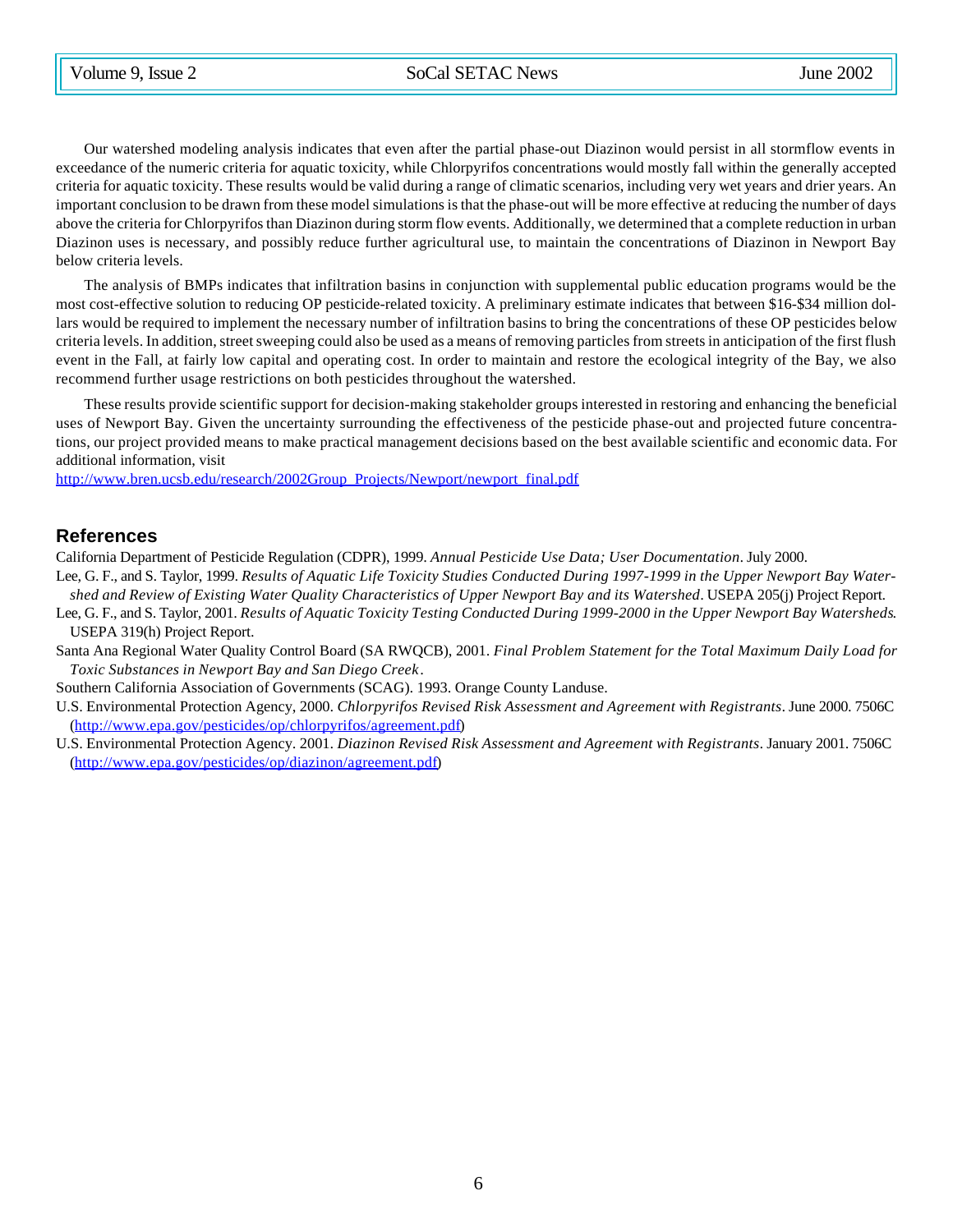# **Southern California Society of Environmental Toxicology and Chemistry** 2002 Annual Meeting

July 12-13, 2002 – University of California, Riverside Riverside, CA 92521

The Southern California Society of Environmental Toxicology and Chemistry (SoCal SETAC) 2002 Annual Meeting will be held on the campus of UC Riverside on July 12-13. On July 12<sup>th</sup>, we are offering a **short course on toxicity identification/reduction evaluations** which has been taught at the SETAC North America meeting for several years, but has never been offered on the West Coast. The next day will begin with a **plenary session focused on the presence, risk, and management of pharmaceuticals in the environment**. After the plenary, the poster session will begin with a buffet luncheon served to all registered attendees followed by the student poster presentations. **The best student poster presentation will be awarded \$200, but every student presenter will receive a free 2002-2003 SoCal SETAC membership.** The meeting will conclude with several platform and poster sessions related to environmental toxicology and chemistry.

# **Meeting details and registration information is available at www.socalsetac.org Abstract deadline: June 24, 2002**

# *Program Highlights*

**Friday, July 13**

# **Toxicity Identification/Reduction Evaluation (TIE/TRE) Short Course**

The primary objective of this course is to provide a level of awareness of toxicity identification evaluation/ toxicity reduction evaluation (TIE/TRE) procedures to regulators, permittees, and other environmental services professionals. Topics covered include: related permitting issues, TIE/TRE procedures including characterization, identification and confirmation approaches, toxicity treatment evaluations, and case examples of different types of TIE/TREs.

# **Pre-registration deadline: July 3, 2002**

# **Instructors:**

Wayne McCulloch, EA Engineering, Science & Technology, Sparks, MD Greg Smith, Great Lake Environmental Center, Columbus, OH Doug Drury, Inland Empire Utilities Agency, Fontana, CA Bryn Phillips, University of California-Davis, Marine Pollution Studies Laboratory, CA Karen Larsen, Central Valley Regional Water Quality Control Board, CA

# **Saturday, July 14**

# **Pharmaceuticals and Personal Care Products in the Environment Plenary**

**Invited Speakers:** Dr. Daniel Schlenk (UC Riverside): *What is the problem?* Dr. Steve Goodbred (USGS): *What is out there?* Mr. James Gray (UC Berkeley): *Fate of estrogenic hormones in constructed wetlands* Mr. Chris Daughton (USEPA, Las Vegas): *Remediation strategies*

# Poster Social - Free lunch **Platform Sessions on a Variety of Environmental Issues**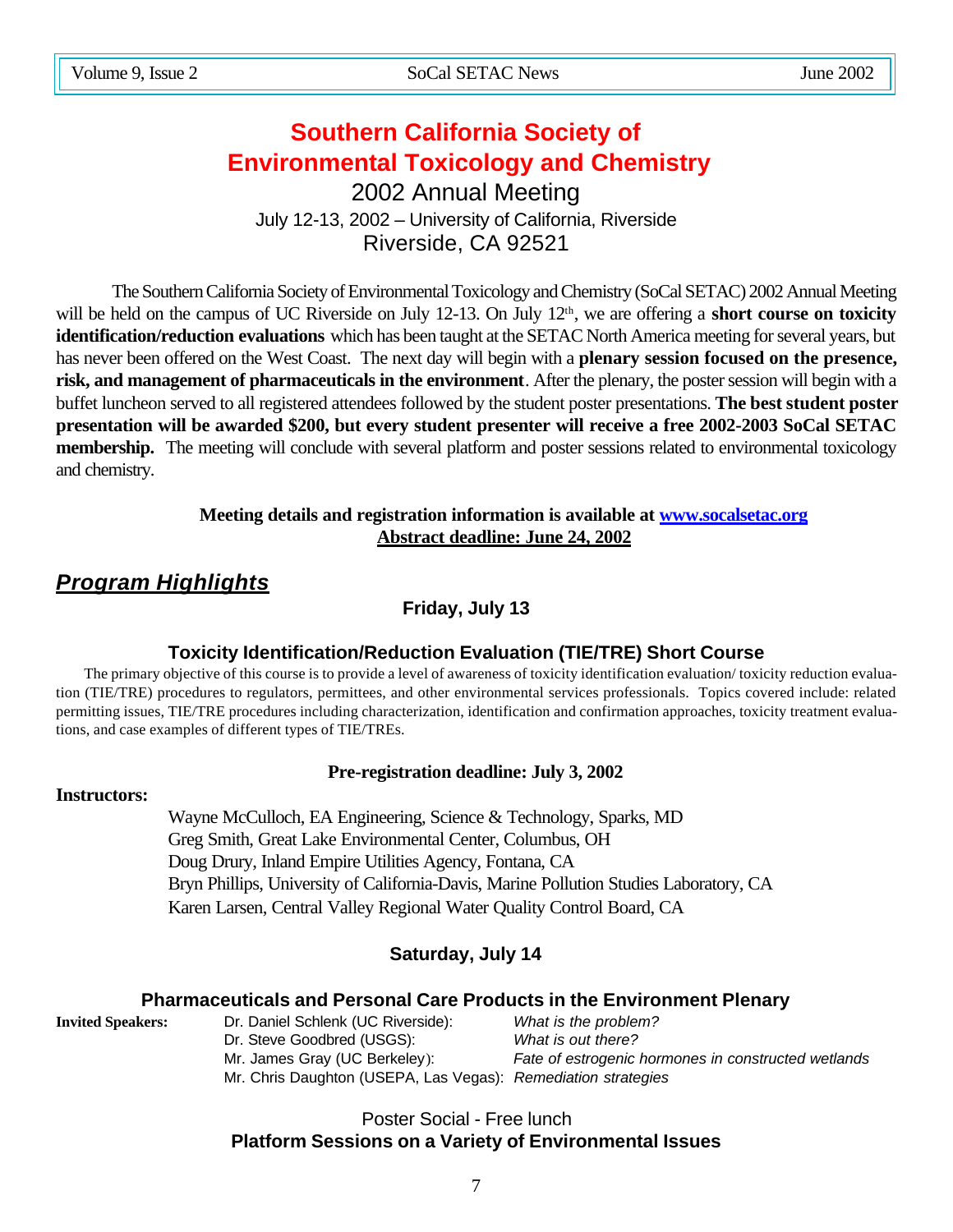# **CALENDAR OF EVENTS**

*Contributed by Dan Schlenk*

### **JUNE 2002**

**Beryllium Research Symposium: Basic Mechanisms and Human Health** 25 - 26 June, Bethesda, Maryland

http://www.ornl.gov/meetings/beryllium/index.html

### **JULY 2002**

### **5th International Conference on Arsenic Exposure & Health Effects**

14 - 18 July, San Diego California http://www.cudenver.edu/as2002

### **Third Autralian Conference on Life-Cycle Assessment: Life-Cycle Decision Making for Sustainability**

17-19 July, Gold Coast, Queensland, Australia http://www.environment.gov.au/ssg/symposium/index.html To request information symposium@eriss.erin.gov.au or Symposium Secretariat, GPO Box 461, Darwin, NT 0801, Australia. For coordination within the U.S., contact Stephen Domotor, U.S. Department of Energy (Stephen.Domotor@eh.doe.gov; 202-586-0871)

#### **SEPTEMBER 2002**

### **4th European Computational Chemistry Conference (EUCO-CC4)**

1 - 6 September, Assisi, Italy

Details on the conference venue, deadlines, proceedings and fees are available on the Web site: http://www.chm.unipg.it/ chimgen/mb/cong/EUCO-CC4/index.html

### **6th International Nickel Conference on Ecologic, Toxicologic and Human Health Issues Associated with the Mining, Refining and Production of Nickel and Companion Elements**

1 - 6 September, Murmansk, Kola Peninsula, Russia Information is available on the web at http://www.nickelconf.narod.ru

### **SEGH 2002 - Heavy Metal contamination and the Quality of Life**

4 - 6 September, Debrecen, Hungary. Further information can be found ont he following website: www.date.hu/rendez/ segh2002

#### **British Toxicology Society Autumn Meeting**

8 - 10 September, Manchester, UK. Program details are at www.thebts.org

### **16th International Symposium, Environmental Informatics**

25 - 27 September, Vienna, Austria. See http:// enviroinfo.isep.at



*16-20 November 2002*

*"Achieving Global Environmental Quality: Integrating Science & Management"*

The role of science in establishing management objectives and environmental program strategies has never been more important that it is in today's global society. Many of the proposed sessions and special symposia will reflect this theme, and additional technical sessions will address emerging environmental issues, environmental assessment strategies and methods, and other facets of environmental chemistry and toxicology.

The meeting will start and end a day earlier than in past years — short courses and the opening Reception will be on Saturday and the meeting will end on Wednesday. This will hopefully reduce participants' costs by taking advantage of "Saturday night stay" airline fare reductions.

### *Special Symposia*

Global Environmental Changes

Endocrine Disruptors: Policy, Science, and Issues Public Concerns: Role of Science & Science Education Environmental Chemistry in Ecological Assessments Advances in Regional & Coastal Ecological Assessments Biological & Chemical Terrorism Control of Invasive/Exotic Species

Check www.setac.org for more information

### **OCTOBER**

### **ECOTOX 2002 - SETAC Latin America 5th Annual Meeting**

5 - 9 October, Vitoria, Brazil. Ecotoxicologia e os Novos Desafios no Monitoramento Ambiental. For more information contact Ricardo Mastroti at rrm@aracruz.com.br or see http:// www.ecossistemas.org.br/ecotox/

### **NOVEMBER**

#### **SETAC North America 23rd Annual Meeting**

16 - 20 November, Salt Lake City, Utah, USA. Achieving Global Environmental Quality: Integrating Science & Management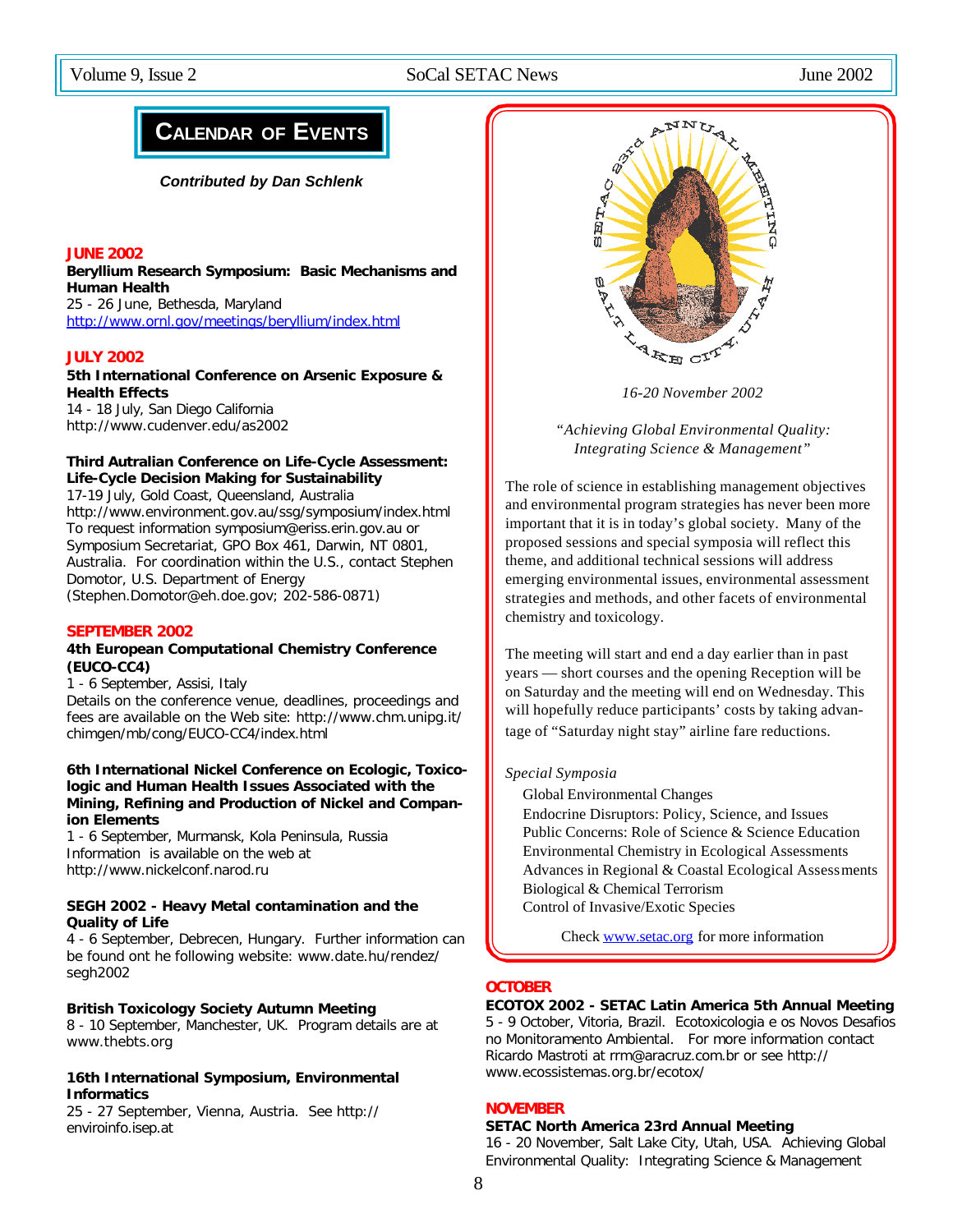# **THIS SPACE FOR RENT**

# **CHEAP !!!**

**FREE Generic Job Announcements and INEX-PENSIVE Commercial Advertisements/Announcements are being accepted for future issues of SoCal SETAC News**

Free job postings are limited to 5 lines at publication width (3.25 in., 10 point, Times New Roman font) and are subject to edit as needed to format the newsletter. Job announcements beyond the 5-line limit described or including logos can be purchased at the commercial rates. Per issue ad rates are:

### **Full Page: \$100 Half Page: \$75 Quarter Page: \$50 Eighth Page: \$35**

Please send camera-ready advertisements or job listings to Steve Bay at steveb@sccwrp.org for inclusion in the next issue of SoCal SETAC News.

# **AQUATIC BIOASSAYS**

**Freshwater or Seawater Chronic or Acute Highest Quality Results Quick Turnaround** 



QUATIC **RIOASSAY &** ONSULTING ABORATORES, INC.



**AQUATIC SURVEYS Municipal or Industrial Surveys Biological, Chemical and Physical Oceanography Competitive Pricing** 

29 North Olive Street Ventura, California 93001 (805) 643-5621 Fax (805) 643-2930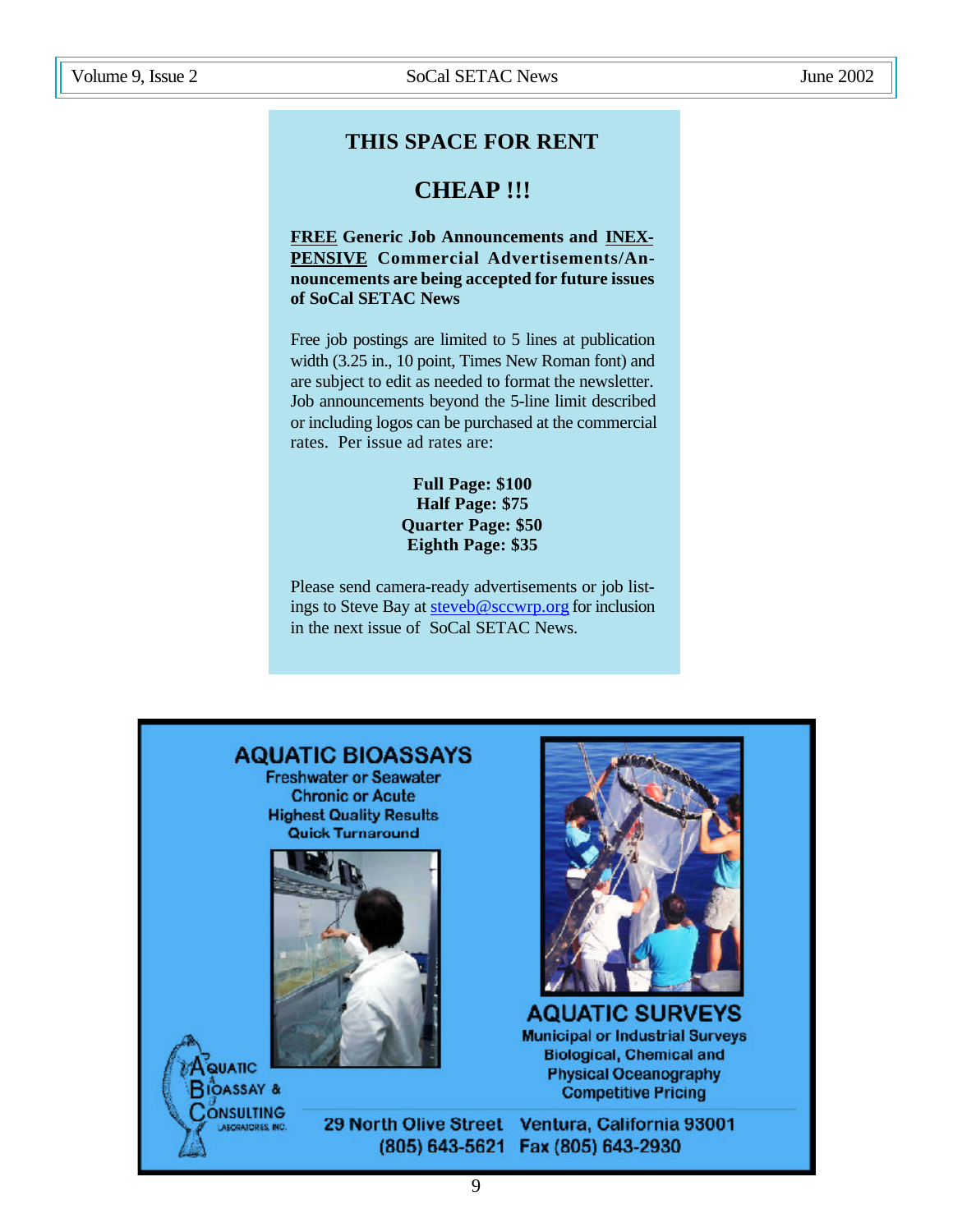# **E N T R I X**

*Excellence in Environmental Consulting*

ENTRIX's environmental consultants help clients aggressively manage their environmental liabilities. Our multi-disciplinary teams use innovative methods to create strategically sound and technically viable solutions for issues involving:

- Ecological and human health risk assessment
- geology/hydrogeology
- environmental risk management
- forensic chemistry
- natural resource damage assessments, including environmental economics
- aquatic resources
- restoration ecology
- environmental compliance

*the Team... the Tools... the Results*

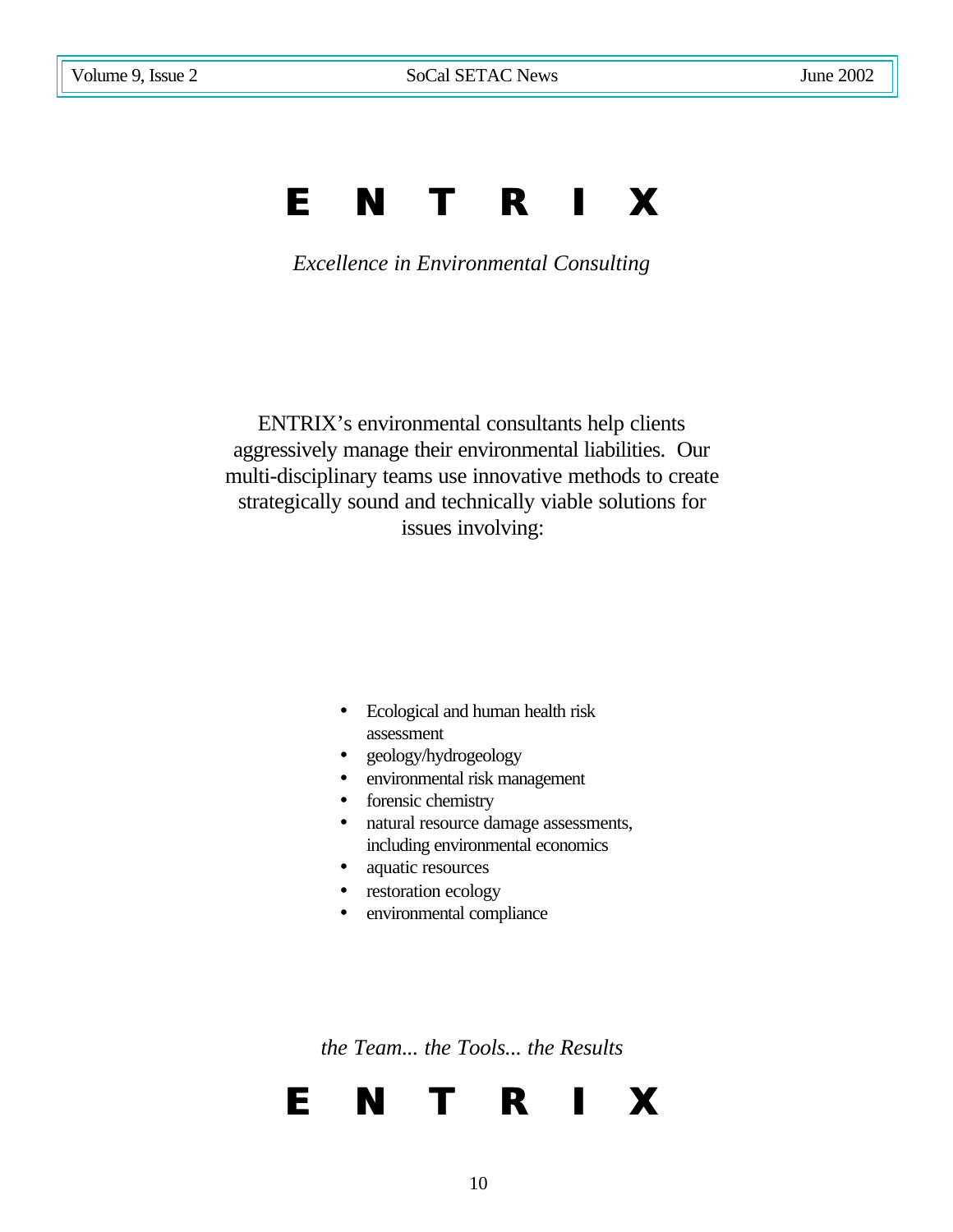# **SoCal SETAC Officers and Board of Directors – Fiscal Year 2001-2002**

| <b>POSITION</b>                   | <b>NAME &amp; AFFILIATION</b>                                                            | <b>RESPONSIBILITIES</b>                                                                                                                                                                                                                                                  |  |  |
|-----------------------------------|------------------------------------------------------------------------------------------|--------------------------------------------------------------------------------------------------------------------------------------------------------------------------------------------------------------------------------------------------------------------------|--|--|
| <b>Past President</b>             | <b>Joe Gully</b><br>L.A. County Sanitation Districts<br>jgully@lacsd.org                 | Advisor/Stand-in for President and<br>Vice-President. Program<br>Committee Chair for SoCal SETAC<br><b>Annual Meeting</b>                                                                                                                                                |  |  |
| <b>President</b>                  | <b>Kat Prickett</b><br>Arcadis JSA<br>kpricket@jsae.com                                  | National SETAC Liaison<br>Board Agenda & Action Items                                                                                                                                                                                                                    |  |  |
| <b>Vice-President</b>             | <b>Steve Bay</b><br><b>SCCWRP</b><br>steveb@sccwrp.org                                   | Newsletter Editor                                                                                                                                                                                                                                                        |  |  |
| <b>Treasurer</b>                  | <b>Lan Wiborg</b><br>City of San Diego, MWWD<br>L7W@sdcity.sannet.gov                    | Membership Maintenance<br>Meeting Finances & Contracts<br>Non-Profit Application                                                                                                                                                                                         |  |  |
| <b>Secretary</b>                  | <b>Karen Riveles</b><br><b>UC</b> Riverside<br>karenriv@aol.com                          | ElectionCoordinator                                                                                                                                                                                                                                                      |  |  |
| <b>Board Member</b><br>(Academic) | <b>Daniel Schlenk</b><br><b>UC</b> Riverside<br>Daniel.schlenk@ucr.edu                   | <b>Membership Reminder</b>                                                                                                                                                                                                                                               |  |  |
| <b>Board Member</b><br>(Private)  | <b>Tim Mikel</b><br><b>Aquatic Bioassay and Consulting</b><br>tmikel@pacbell.net         | It's time to renew your SoCal SETAC<br>membership!!!                                                                                                                                                                                                                     |  |  |
| <b>Board Member</b><br>(Public)   | <b>Gerald McGowen</b><br>City of Los Angeles, EMD<br>gem@san.ci.la.ca.us                 | Membership fees for 2002 are now due (all memberships<br>were due for renewal on July 1, 2001). The membership term<br>has been changed to the calendar year (Jan. $1 - Dec. 31$ );<br>renewals received before the end of 2001 will be valid until<br>December 31 2002. |  |  |
| <b>Board Member</b><br>(Student)  | <b>Fabienne Reisen</b><br><b>UC</b> Riverside<br>fabienne reisen@hotmail.com             | Please fill out a membership form (found both in this<br>newsletter and on the website) so we can update your<br>contact information. Send the form and your check made<br>out to SoCal SETAC to:                                                                        |  |  |
| <b>Board Member</b><br>(Academic) | <b>Arturo Keller</b><br><b>UC Santa Barbara</b><br>keller@bren.ucsb.edu                  | <b>Karen Riveles</b><br>SoCal SETAC Secretary<br>P.O. Box 655                                                                                                                                                                                                            |  |  |
| <b>Board Member</b><br>(Private)  | <b>Michelle Anghera</b><br><b>UC</b> Los Angeles<br>angheras@email.msn.com               | Riverside, CA. 92502<br>If you have any questions regarding your membership<br>status, you can email Karen at karenriv@aol.com<br>If you attended the annual meeting, your membership                                                                                    |  |  |
| <b>Board Member</b><br>(Public)   | <b>Jeff Armstrong</b><br><b>Orange County Sanitation District</b><br>jarmstrong@ocsd.com | was automatically renewed through December 31 2002.                                                                                                                                                                                                                      |  |  |